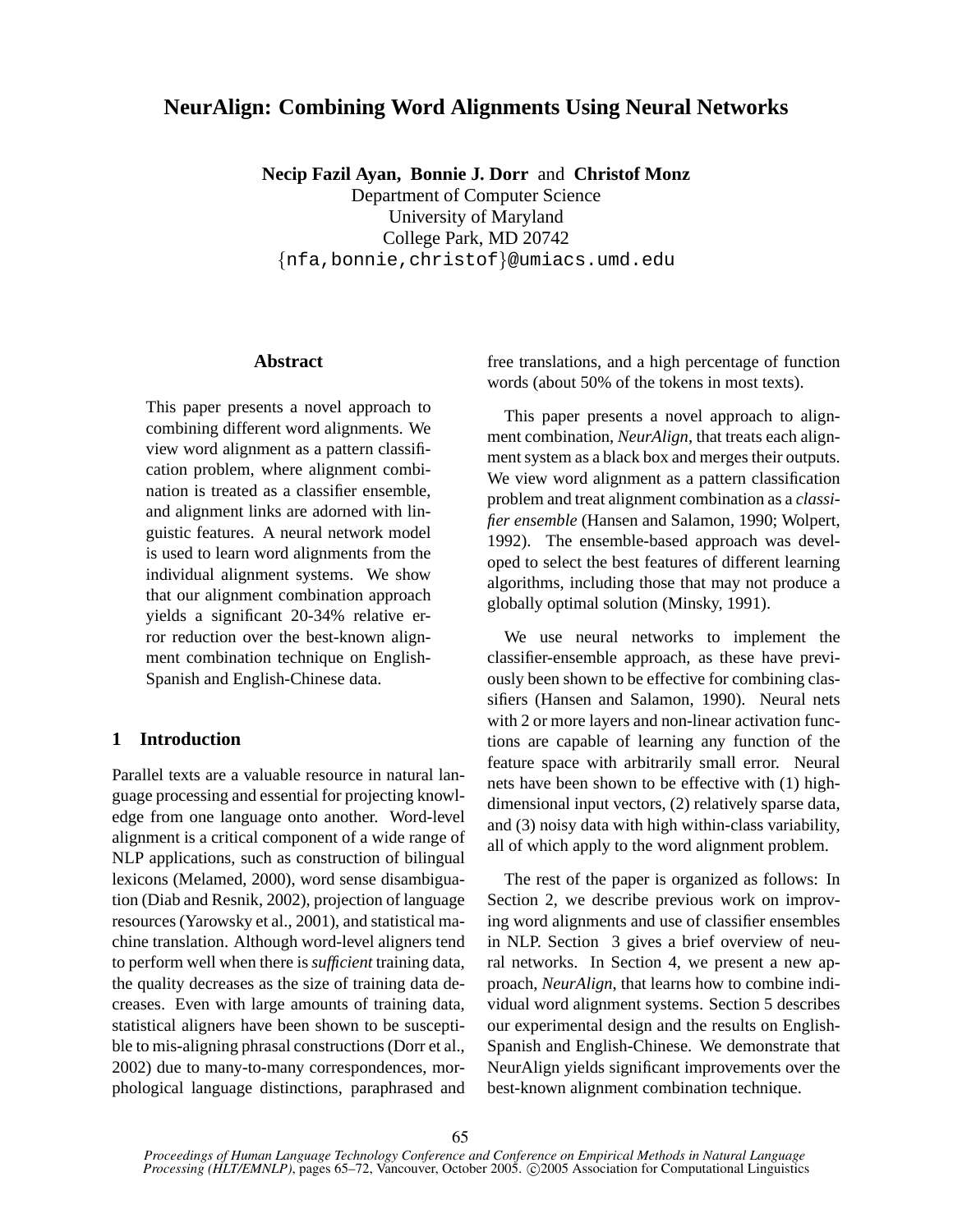

Figure 1: Multilayer Perceptron Overview

### **2 Related Work**

Previous algorithms for improving word alignments have attempted to incorporate additional knowledge into their modeling. For example, Liu (2005) uses a log-linear combination of linguistic features. Additional linguistic knowledge can be in the form of part-of-speech tags. (Toutanova et al., 2002) or dependency relations (Cherry and Lin, 2003). Other approaches to improving alignment have combined alignment models, e.g., using a log-linear combination (Och and Ney, 2003) or mutually independent association clues (Tiedemann, 2003).

A simpler approach was developed by Ayan et al. (2004), where word alignment outputs are combined using a linear combination of feature weights assigned to the individual aligners. Our method is more general in that it uses a neural network model that is capable of learning nonlinear functions.

Classifier ensembles are used in several NLP applications. Some NLP applications for classifier ensembles are POS tagging (Brill and Wu, 1998; Abney et al., 1999), PP attachment (Abney et al., 1999), word sense disambiguation (Florian and Yarowsky, 2002), and parsing (Henderson and Brill, 2000).

The work reported in this paper is the first application of classifier ensembles to the word-alignment problem. We use a different methodology to combine classifiers that is based on *stacked generalization* (Wolpert, 1992), i.e., learning an additional model on the outputs of individual classifiers.

# **3 Neural Networks**

A multi-layer perceptron (MLP) is a feed-forward neural network that consists of several units (neurons) that are connected to each other by weighted links. As illustrated in Figure 1, an MLP consists of one input layer, one or more hidden layers, and one output layer. The external input is presented to the input layer, propagated forward through the hidden layers and creates the output vector in the output layer. Each unit  $i$  in the network computes its output with respect to its net input  $net_i = \sum_j w_{ij} a_j$ , where  $j$  represents all units in the previous layer that are connected to the unit  $i$ . The output of unit  $i$  is computed by passing the net input through a non-linear activation function f, i.e.  $a_i = f(net_i)$ .

The most commonly used non-linear activation functions are the log sigmoid function  $f(x) =$  $\frac{1}{1+e^{-x}}$  or hyperbolic tangent sigmoid function  $f(x) = \frac{1-e^{-2x}}{1+e^{-2x}}$ . The latter has been shown to be more suitable for binary classification problems.

The critical question is the computation of weights associated with the links connecting the neurons. In this paper, we use the resilient backpropagation (RPROP) algorithm (Riedmiller and Braun, 1993), which is based on the gradient descent method, but converges faster and generalizes better.

# **4 NeurAlign Approach**

We propose a new approach, *NeurAlign*, that learns how to combine individual word alignment systems. We treat each alignment system as a classifier and transform the combination problem into a classifier ensemble problem. Before describing the NeurAlign approach, we first introduce some terminology used in the description below.

Let  $E = e_1, \ldots, e_t$  and  $F = f_1, \ldots, f_s$  be two sentences in two different languages. An alignment link  $(i, j)$  corresponds to a translational equivalence between words  $e_i$  and  $f_j$ . Let  $A_k$  be an alignment between sentences  $E$  and  $F$ , where each element  $a \in A_k$  is an alignment link  $(i, j)$ . Let  $A = \{A_1, \ldots, A_l\}$  be a set of alignments between  $E$  and  $F$ . We refer to the true alignment as  $T$ , where each  $a \in T$  is of the form  $(i, j)$ . A *neighborhood* of an alignment link  $(i, j)$ —denoted by  $N(i, j)$  consists of 8 possible alignment links in a  $3 \times 3$  window with  $(i, j)$  in the center of the window. Each element of N(i, j) is called a *neighboring link* of  $(i, j)$ .

Our goal is to combine the information in  $A_1, \ldots, A_l$  such that the resulting alignment is closer to  $T$ . A straightforward solution is to take the intersection or union of the individual alignments, or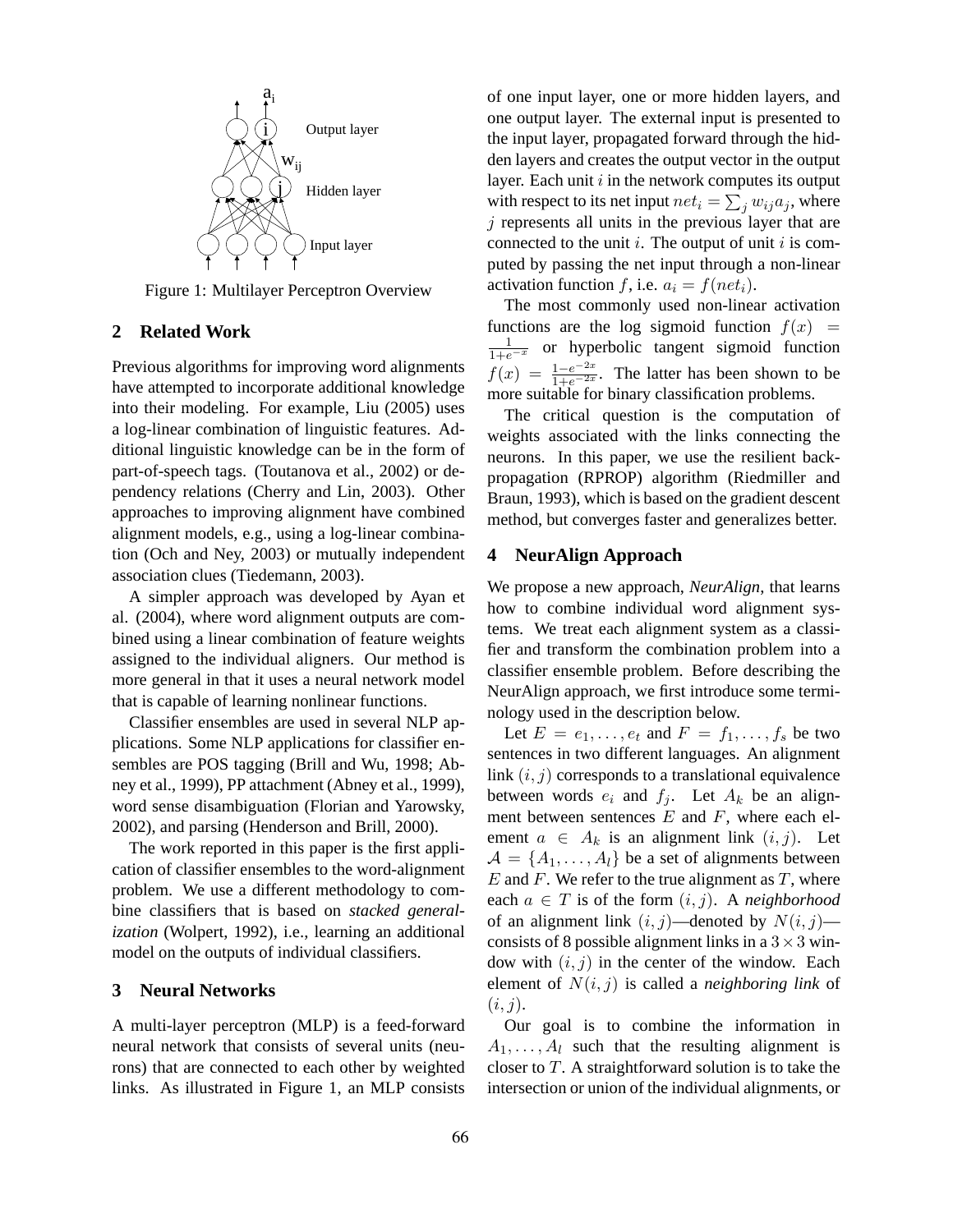perform a majority voting for each possible alignment link  $(i, j)$ . Here, we use an additional model to learn how to combine outputs of  $A_1, \ldots, A_l$ .

We decompose the task of combining word alignments into two steps: (1) Extract features; and (2) Learn a classifier from the transformed data. We describe each of these two steps in turn.

# **4.1 Extracting Features**

Given sentences  $E$  and  $F$ , we create a (potential) alignment instance  $(i, j)$  for all possible word combinations. A crucial component of building a classifier is the selection of features to represent the data. The simplest approach is to treat each alignmentsystem output as a separate feature upon which we build a classifier. However, when only a few alignment systems are combined, this feature space is not sufficient to distinguish between instances. One of the strategies in the classification literature is to supply the input data to the set of features as well.

While combining word alignments, we use two types of features to describe each instance  $(i, j)$ : (1) linguistic features and (2) alignment features. Linguistic features include POS tags of both words  $(e_i$  and  $f_i$ ) and a dependency relation for one of the words  $(e_i)$ . We generate POS tags using the MXPOST tagger (Ratnaparkhi, 1996) for English and Chinese, and Connexor for Spanish. Dependency relations are produced using a version of the Collins parser (Collins, 1997) that has been adapted for building dependencies.

Alignment features consist of features that are extracted from the outputs of individual alignment systems. For each alignment  $A_k \in \mathcal{A}$ , the following are some of the alignment features that can be used to describe an instance  $(i, j)$ :

- 1. Whether  $(i, j)$  is an element of  $A_k$  or not
- 2. Translation probability  $p(f_j | e_i)$  computed over  $A_k$ <sup>1</sup>
- 3. Fertility of (i.e., number of words in  $F$  that are aligned to)  $e_i$  in  $A_k$
- 4. Fertility of (i.e., number of words in  $E$  that are aligned to)  $f_j$  in  $A_k$
- 5. For each neighbor  $(x, y) \in N(i, j)$ , whether  $(x, y) \in A_k$  or not (8 features in total)
- 6. For each neighbor  $(x, y) \in N(i, j)$ , translation probability  $p(f_y|e_x)$  computed over  $A_k$  (8) features in total)

It is also possible to use variants, or combinations, of these features to reduce feature space.

Figure 2 shows an example of how we transform the outputs of 2 alignment systems,  $A_1$  and  $A_2$ , for an alignment link  $(i, j)$  into data with some of the features above. We use -1 and 1 to represent the absence and existence of a link, respectively. The neighboring links are presented in row-by-row order.



Figure 2: An Example of Transforming Alignments into Classification Data

For each sentence pair  $E = e_1, \ldots, e_t$  and  $F =$  $f_1, \ldots, f_s$ , we generate  $s \times t$  instances to represent the sentence pair in the classification data.

Supervised learning requires the correct output, which here is the true alignment  $T$ . If an alignment link  $(i, j)$  is an element of T, then we set the correct output to 1, and to  $-1$ , otherwise.

### **4.2 Learning A Classifier**

Once we transform the alignments into a set of instances with several features, the remaining task is to learn a classifier from this data. In the case of word alignment combination, there are important issues to consider for choosing an appropriate classifier. First, there is a very limited amount of manually annotated data. This may give rise to poor generalizations because it is very likely that unseen data include lots of cases that are not observed in the training data.

Second, the distribution of the data according to the classes is skewed. In a preliminary study on an English-Spanish data set, we found out that only 4% of the all word pairs are aligned to each other by humans, among a possible 158K word pairs. Moreover, only 60% of those aligned word pairs were

<sup>&</sup>lt;sup>1</sup>The translation probabilities can be borrowed from the existing systems, if available. Otherwise, they can be generated from the outputs of individual alignment systems using likelihood estimates.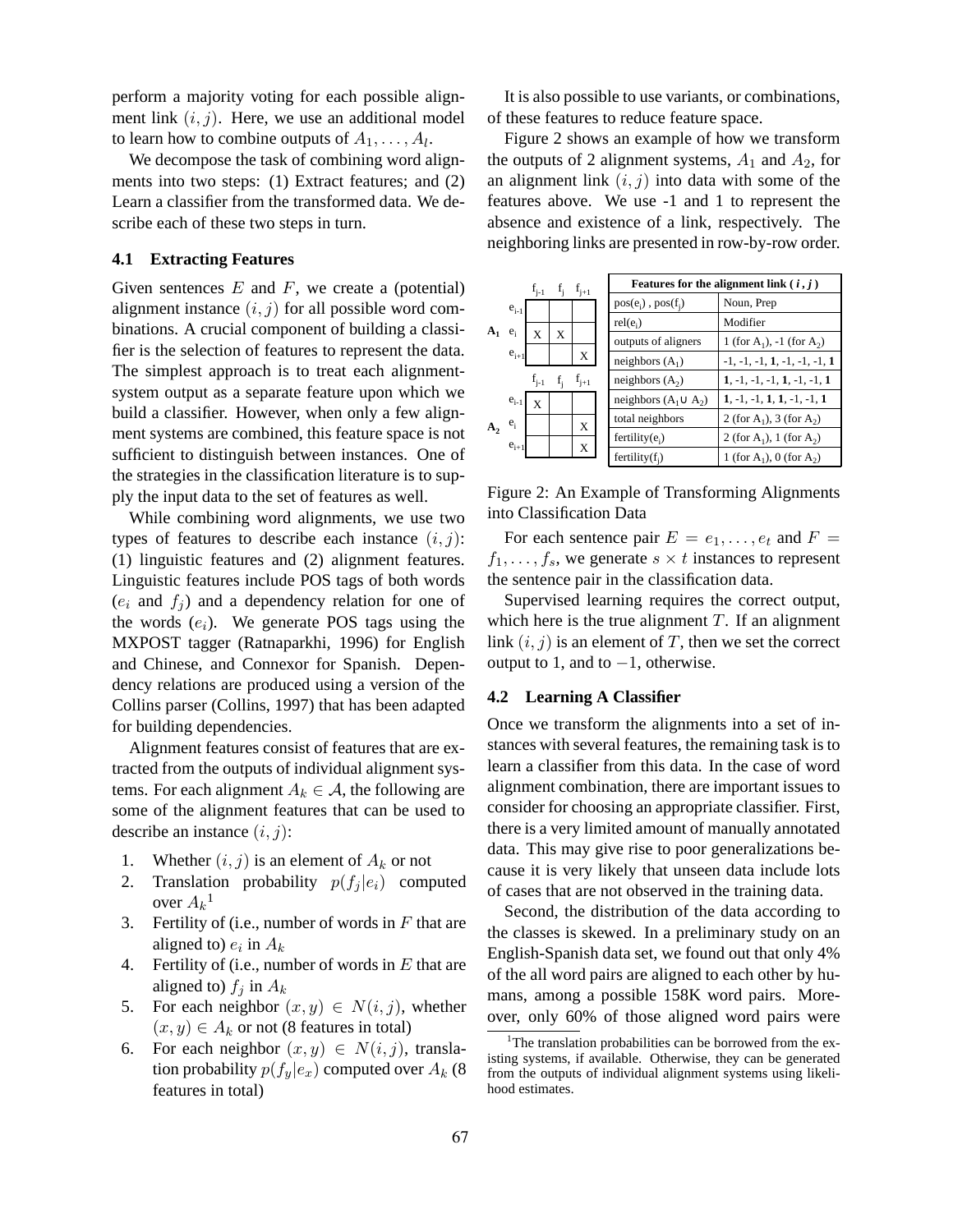

Figure 3: NeurAlign<sub>1</sub>—Alignment Combination Using All Data At Once

also aligned by the individual alignment systems that were tested.

Finally, given the distribution of the data, it is difficult to find the right features to distinguish between instances. Thus, it is prudent to use as many features as possible and let the learning algorithm filter out the redundant features.

Below, we describe how neural nets are used at different levels to build a good classifier.

### **4.2.1 NeurAlign1: Learning All At Once**

Figure 3 illustrates how we combine alignments using all the training data at the same time (NeurAlign<sub>1</sub>). First, the outputs of individual alignments systems and the original corpus (enriched with additional linguistic features) are passed to the feature extraction module. This module transforms the alignment problem into a classification problem by generating a training instance for every pair of words between the sentences in the original corpus. Each instance is represented by a set of features (described in Section 4.1). The new training data is passed to a neural net learner, which outputs whether an alignment link exists for each training instance.

#### **4.2.2 NeurAlign**2**: Multiple Neural Networks**

The use of multiple neural networks (NeurAlign<sub>2</sub>) enables the decomposition of a complex problem into smaller problems. *Local experts* are learned for each smaller problem and these are then merged. Following Tumer and Ghosh (1996), we apply spatial partitioning of training instances using proximity of patterns in the input space to reduce the complexity of the tasks assigned to individual classifiers.

We conducted a preliminary analysis on 100 randomly selected English-Spanish sentence pairs from a mixed corpus  $(UN + Bible + FBIS)$  to observe the

Table 1: Error Rates according to POS Tags for  $GIZA++ (E-to-S)$  (in percentages)



Figure 4: NeurAlign<sub>2</sub>—Alignment Combination with Partitioning

distribution of errors according to POS tags in both languages. We examined the cases in which the individual alignment and the manual annotation were different—a total of 3,348 instances, where 1,320 of those are misclassified by GIZA++  $(E$ -to- $S$ ).<sup>2</sup> We use a standard measure of error, i.e., the percentage of misclassified instances out of the total number of instances. Table 1 shows error rates (by percentage) according to POS tags for GIZA++  $(E$ -to- $S$ ).<sup>3</sup>

Table 1 shows that the error rate is relatively low in cases where both words have the same POS tag. Except for verbs, the lowest error rate is obtained when both words have the same POS tag (the error rates on the diagonal). On the other hand, the error rates are high in several other cases, as much as 100%, e.g., when the Spanish word is a determiner or a preposition.<sup>4</sup> This suggests that dividing the training data according to POS tag, and training neural networks on each subset separately might be better than training on the entire data at once.

Figure 4 illustrates the combination approach with neural nets after partitioning the data into dis-

 ${}^{2}$ For this analysis, we ignored the cases where both systems produced an output of -1 (i.e., the words are not aligned).

<sup>&</sup>lt;sup>3</sup>Only POS pairs that occurred at least 10 times are shown.

<sup>&</sup>lt;sup>4</sup>The same analysis was done for the other direction and resulted in similar distribution of error rates.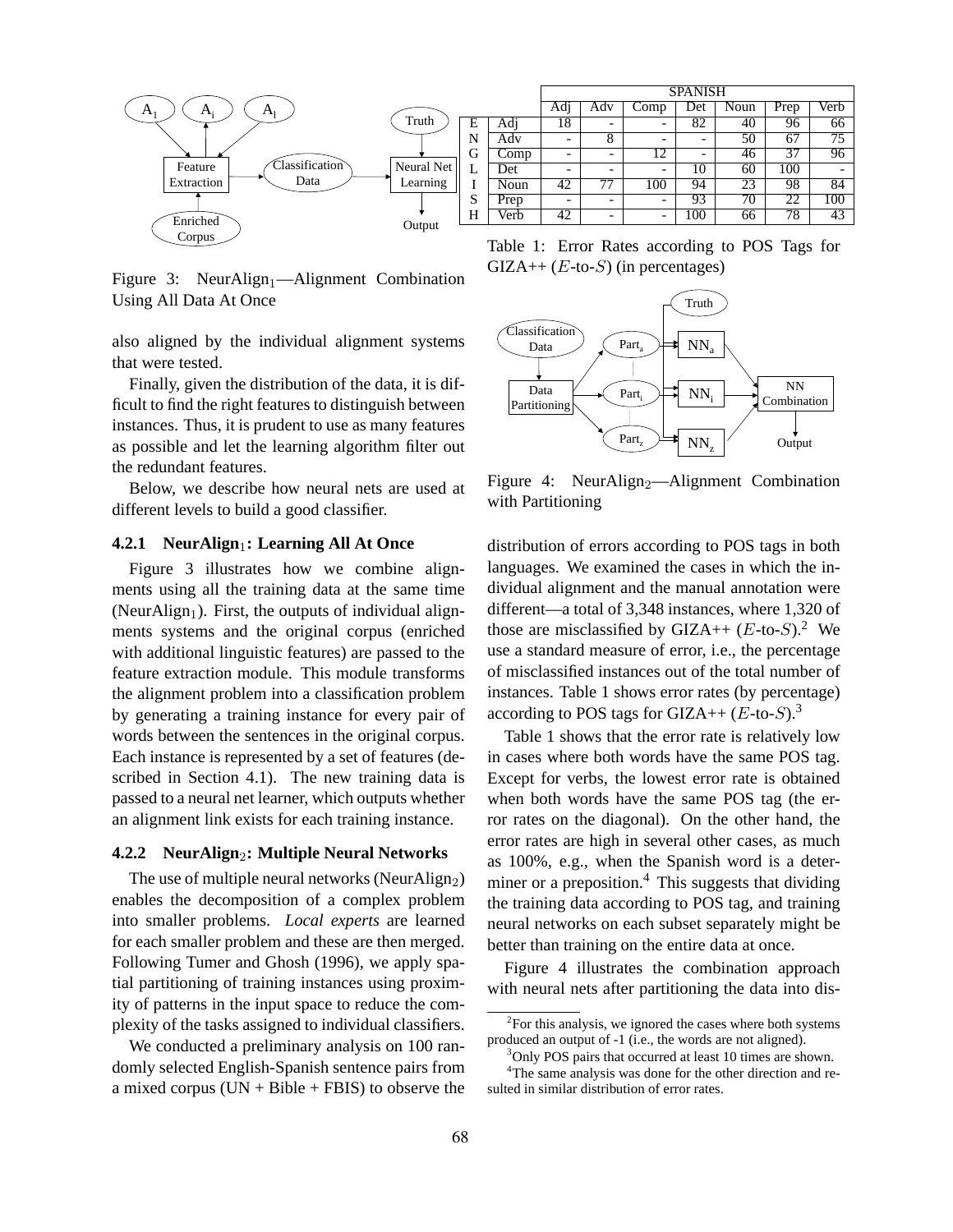joint subsets (NeurAlign<sub>2</sub>). Similar to NeurAlign<sub>1</sub>, the outputs of individual alignment systems, as well as the original corpus, are passed to the feature extraction module. Then the training data is split into disjoint subsets using a subset of the available features for partitioning. We learn different neural nets for each partition, and then merge the outputs of the individual nets. The advantage of this is that it results in different generalizations for each partition and that it uses different subsets of the feature space for each net.

# **5 Experiments and Results**

This section describes our experimental design, including evaluation metrics, data, and settings.

### **5.1 Evaluation Metrics**

Let  $A$  be the set of alignment links for a set of sentences. We take  $S$  to be the set of sure alignment links and  $P$  be the set of probable alignment links (in the gold standard) for the same set of sentences. Precision  $(Pr)$ , recall  $(Rc)$  and alignment error rate  $(AER)$  are defined as follows:

$$
Pr = \frac{|A \cap P|}{|A|} \quad Re = \frac{|A \cap S|}{|S|}
$$

$$
AER = 1 - \frac{|A \cap S| + |A \cap P|}{|A| + |S|}
$$

A manually aligned corpus is used as our gold standard. For English-Spanish data, the manual annotation is done by a bilingual English-Spanish speaker. Every link in the English-Spanish gold standard is considered a sure alignment link (i.e.,  $P = S$ ).

For English-Chinese, we used 2002 NIST MT evaluation test set. Each sentence pair was aligned by two native Chinese speakers, who are fluent in English. Each alignment link appearing in both annotations was considered a sure link, and links appearing in only one set were judged as probable. The annotators were not aware of the specifics of our approach.

### **5.2 Evaluation Data and Settings**

We evaluated NeurAlign<sub>1</sub> and NeurAlign<sub>2</sub>, using 5fold cross validation on two data sets:

1. A set of 199 English-Spanish sentence pairs (nearly 5K words on each side) from a mixed corpus  $(UN + Bible + FBIS)$ .

2. A set of 491 English-Chinese sentence pairs (nearly 13K words on each side) from 2002 NIST MT evaluation test set.

We computed precision, recall and error rate on the entire set of sentence pairs for each data set.<sup>5</sup>

To evaluate NeurAlign, we used GIZA++ in both directions  $(E$ -to- $F$  and  $F$ -to- $E$ , where  $F$  is either Chinese (C) or Spanish (S)) as input and a *refined alignment* approach (Och and Ney, 2000) that uses a heuristic combination method called *grow-diagfinal* (Koehn et al., 2003) for comparison. (We henceforth refer to the refined-alignment approach as "RA.")

For the English-Spanish experiments, GIZA++ was trained on 48K sentence pairs from a mixed corpus (UN + Bible + FBIS), with nearly 1.2M of words on each side, using 10 iterations of Model 1, 5 iterations of HMM, and 5 iterations of Model 4. For the English-Chinese experiments, we used 107K sentence pairs from FBIS corpus (nearly 4.1M English and 3.3M Chinese words) to train GIZA++, using 5 iterations of Model 1, 5 iterations of HMM, 3 iterations of Model 3, and 3 iterations of Model 4.

### **5.3 Neural Network Settings**

In our experiments, we used a multi-layer perceptron (MLP) consisting of 1 input layer, 1 hidden layer, and 1 output layer. The hidden layer consists of 10 units, and the output layer consists of 1 unit. All units in the hidden layer are fully connected to the units in the input layer, and the output unit is fully connected to all the units in the hidden layer. We used hyperbolic tangent sigmoid function as the activation function for both layers.

One of the potential pitfalls is overfitting as the number of iterations increases. To address this, we used the *early stopping with validation set* method. In our experiments, we held out (randomly selected) 1/4 of the training set as the validation set.

Neural nets are sensitive to the initial weights. To overcome this, we performed 5 runs of learning for each training set. The final output for each training is obtained by a majority voting over 5 runs.

<sup>&</sup>lt;sup>5</sup>The number of alignment links varies over each fold. Therefore, we chose to evaluate all data at once instead of evaluating on each fold and then averaging.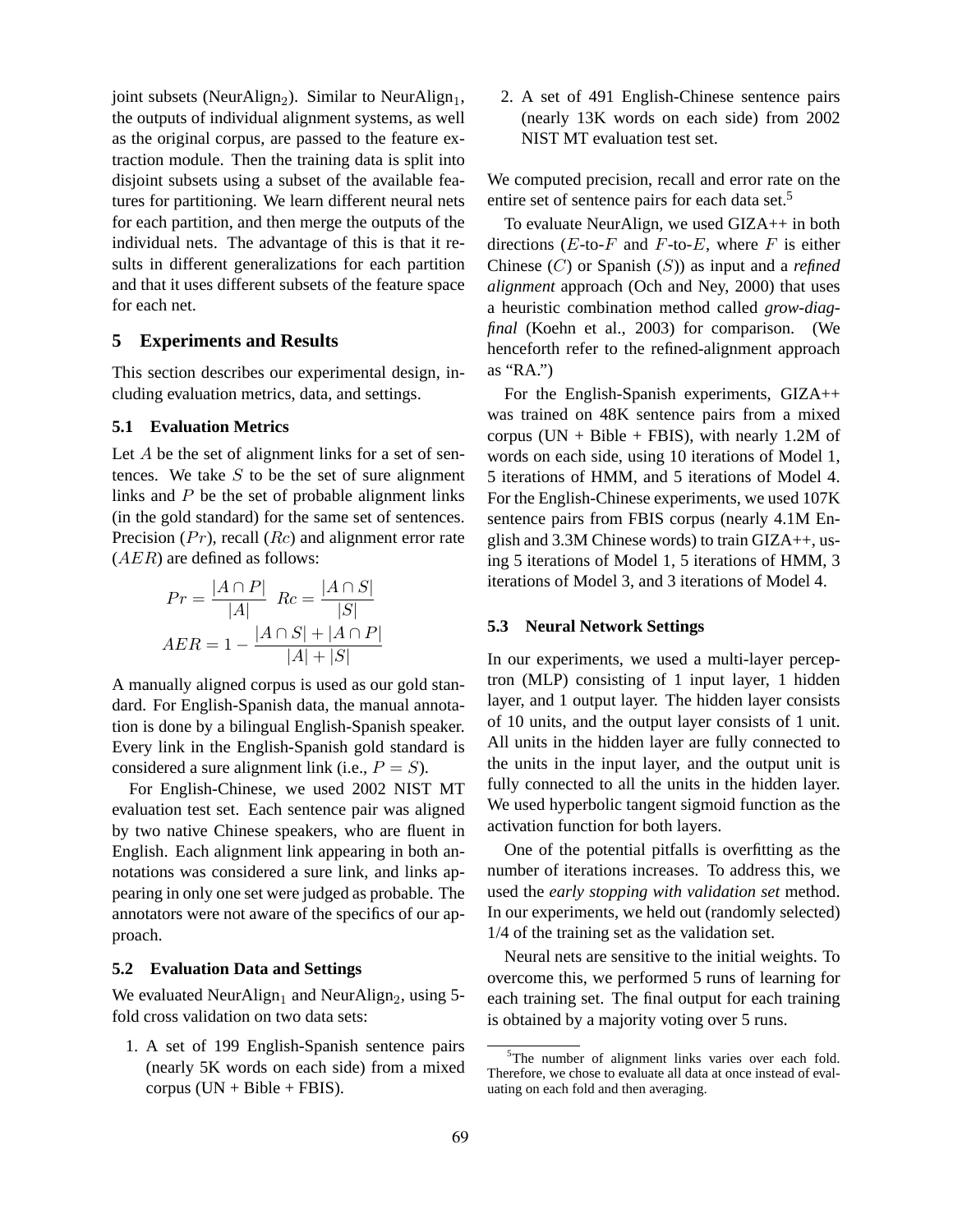### **5.4 Results**

This section describes the experiments on English-Spanish and English-Chinese data for testing the effects of feature selection, training on the entire data (NeurAlign<sub>1</sub>) or on the partitioned data (NeurAlign<sub>2</sub>), using two input alignments:  $GIZA++$  $(E$ -to- $F)$  and GIZA++  $(F$ -to- $E)$ . We used the following additional features, as well as the outputs of individual aligners, for an instance  $(i, j)$  (set of features 2–7 below are generated separately for each input alignment  $A_k$ ):

- 1.  $posE_i, posF_j, relE_i$ : POS tags and dependency relation for  $e_i$  and  $f_i$ .
- 2.  $neigh(i, j)$ : 8 features indicating whether a neighboring link exists in  $A_k$ .
- 3.  $fertE_i, fertF_j$ : 2 features indicating the fertility of  $e_i$  and  $f_i$  in  $A_k$ .
- 4.  $NC(i, j)$ : Total number of existing links in  $N(i, j)$  in  $A_k$ .
- 5.  $TP(i, j)$ : Translation probability  $p(f_j | e_i)$  in  $A_k$ .
- 6. *NghTP* $(i, j)$ : 8 features indicating the translation probability  $p(f_y|e_x)$  for each  $(x, y) \in$  $N(i, j)$  in  $A_k$ .
- 7.  $AvTP(i, j)$ : Average translation probability of the neighbors of  $(i, j)$  in  $A_k$ .

We performed statistical significance tests using two-tailed paired t-tests. Unless otherwise indicated, the differences between NeurAlign and other alignment systems, as well as the differences among NeurAlign variations themselves, were statistically significant within the 95% confidence interval.

#### **5.4.1 Results for English-Spanish**

Table 2 summarizes the precision, recall and alignment error rate values for each of our two alignment system inputs plus the three alternative alignment-combination approaches. Note that the best performing aligner among these is the RA method, with an AER of 21.2%. (We include this in subsequent tables for ease of comparison.)

**Feature Selection for Training All Data At Once: NeurAlign**<sub>1</sub> Table 3 presents the results of training neural nets using the entire data (NeurAlign<sub>1</sub>) with different subsets of the feature space. When we used POS tags and the dependency relation as features, NeurAlign<sub>1</sub> performs worse than RA. Using

| <b>Alignments</b> | Pr   | Rc   | AER  |  |
|-------------------|------|------|------|--|
|                   |      |      |      |  |
| $E$ -to- $S$      | 87.0 | 67.0 | 24.3 |  |
| $S$ -to- $E$      | 88.0 | 67.5 | 23.6 |  |
| Intersection      | 98.2 | 59.6 | 25.9 |  |
| Union             | 80.6 | 74.9 | 22.3 |  |
| RА                | 83.8 | 74 4 | 21.2 |  |

Table 2: Results for GIZA++ Alignments and Their Simple Combinations

the neighboring links as the feature set gave slightly (not significantly) better results than RA. Using POS tags, dependency relations, and neighboring links also resulted in better performance than RA but the difference was not statistically significant.

When we used fertilities along with the POS tags and dependency relations, the AER was 20.0%—a significant relative error reduction of 5.7% over RA. Adding the neighboring links to the previous feature set resulted in an AER of 17.6%—a significant relative error reduction of 17% over RA.

Interestingly, when we removed POS tags and dependency relations from this feature set, there was no significant change in the AER, which indicates that the improvement is mainly due to the neighboring links. This supports our initial claim about the clustering of alignment links, i.e., when there is an alignment link, usually there is another link in its neighborhood. Finally, we tested the effects of using translation probabilities as part of the feature set, and found out that using translation probabilities did no better than the case where they were not used. We believe this happens because the translation probability  $p(f_i | e_i)$  has a unique value for each pair of  $e_i$ and  $f_i$ ; therefore it is not useful to distinguish between alignment links with the same words.

**Feature Selection for Training on Partitioned Data: NeurAlign**<sub>2</sub> In order to train on partitioned data (NeurAlign<sub>2</sub>), we needed to establish appropriate features for partitioning the training data. Table 4 presents the evaluation results for NeurAlign<sub>1</sub>  $(i.e., no partitioning)$  and NeurAlign<sub>2</sub> with different features for partitioning (English POS tag, Spanish POS tag, and POS tags on both sides). For training on each partition, the feature space included POS tags (e.g., Spanish POS tag in the case where partitioning is based on English POS tag only), dependency relations, neighborhood features, and fertilities. We observed that partitioning based on POS tags on one side reduced the AER to 17.4% and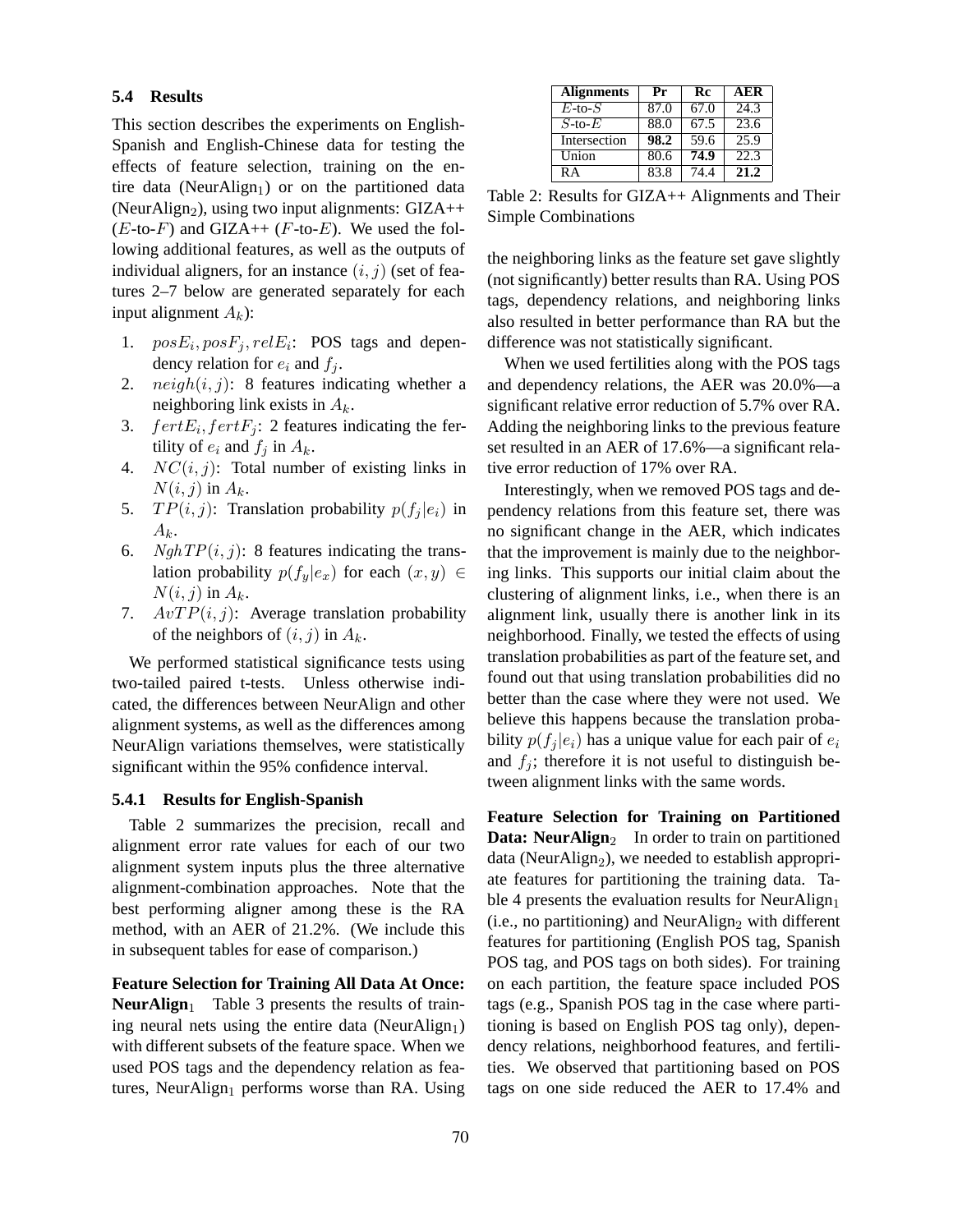| <b>Features</b>           | Pr   | Rc   | AER  |
|---------------------------|------|------|------|
| $posE_i, posF_j, relE_i$  | 90.6 | 67.7 | 22.5 |
| neigh(i, j)               | 91.3 | 69.5 | 21.1 |
| $posE_i, posF_i, relE_i,$ | 91.7 | 70.2 | 20.5 |
| neigh(i, j)               |      |      |      |
| $posE_i, posF_j, relE_i,$ | 91.4 | 71.1 | 20.0 |
| $fertE_i, fertF_i$        |      |      |      |
| $posE_i, posF_i, relE_i,$ | 89.5 | 76.3 | 17.6 |
| neigh(i, j), NC(i, j)     |      |      |      |
| $fertE_i, fertF_i$        |      |      |      |
| neigh(i, j), NC(i, j)     | 89.7 | 75.7 | 17.9 |
| $fertE_i, fertF_i$        |      |      |      |
| $posE_i, posF_j, relE_i,$ | 90.0 | 75.7 | 17.9 |
| $fertE_i, fertF_i,$       |      |      |      |
| neigh(i, j), NC(i, j),    |      |      |      |
| TP(i, j), AvTP(i, j)      |      |      |      |
| RA                        | 83.8 | 74.4 | 21.2 |

Table 3: Combination with Neural Networks: Neur $\text{Ali}$ gn<sub>1</sub> (All-Data-At-Once)

17.1%, respectively. Using POS tags on *both* sides reduced the error rate to 16.9%—a significant relative error reduction of 5.6% over no partitioning. All four methods yielded statistically significant error reductions over RA—we will examine the fourth method in more detail below.

| <b>Alignment</b>                            | Pr   | Rc   | AER  |
|---------------------------------------------|------|------|------|
| NeurAlign <sub>1</sub>                      | 89.7 | 75.7 | 17.9 |
| NeurAlign <sub>2</sub> [ $posE_i$ ]         | 91.1 | 75.4 | 17.4 |
| NeurAlign <sub>2</sub> $[posF_i]$           | 91.2 | 76.0 | 17.1 |
| NeurAlign <sub>2</sub> [ $posE_i, posF_j$ ] | 91.6 | 76.0 | 16.9 |
| RА                                          | 83.8 | 74.4 | 21.2 |

Table 4: Effects of Feature Selection for Partitioning

Once we determined that partitioning by POS tags on both sides brought about the biggest gain, we ran NeurAlign<sub>2</sub> using this partitioning, but with different feature sets. Table 5 shows the results of this experiment. Using dependency relations, word fertilities and translation probabilities (both for the link in question and the neighboring links) yielded a significantly lower AER (18.6%)—a relative error reduction of 12.3% over RA. When the feature set consisted of dependency relations, word fertilities, and neighborhood links, the AER was reduced to 16.9%—a 20.3% relative error reduction over RA. We also tested the effects of adding translation probabilities to this feature set, but as in the case of Neur $\text{Align}_1$ , this did not improve the alignments.

In the best case, NeurAlign<sub>2</sub> achieved substantial and significant reductions in AER over the input alignment systems: a 28.4% relative error reduction over  $S$ -to- $E$  and a 30.5% relative error re-

| <b>Features</b>             | Pr   | Rc   | AER  |
|-----------------------------|------|------|------|
| $relE_i, fertE_i, fertF_i,$ | 91.9 | 73.0 | 18.6 |
| TP(i, j), AvTP(i, j),       |      |      |      |
| NghTP(i, j)                 |      |      |      |
| neigh(i, j)                 | 90.3 | 74.O | 18.7 |
| $relE_i, fertE_i, fertF_i,$ | 91.6 | 76.0 | 16.9 |
| neigh(i, j), NC(i, j)       |      |      |      |
| $relE_i, fertE_i, fertF_i,$ | 91.4 | 76.1 | 16.9 |
| neigh(i, j), NC(i, j),      |      |      |      |
| TP(i, j), AvTP(i, j)        |      |      |      |
| RΑ                          | 83.8 | 74 A | 21.2 |

Table 5: Combination with Neural Networks: NeurAlign<sub>2</sub> (Partitioned According to POS tags)

duction over  $E$ -to- $S$ . Compared to RA, NeurAlign<sub>2</sub> also achieved significantly better results over RA: relative improvements of 9.3% in precision, 2.2% in recall, and 20.3% in AER.

### **5.4.2 Results for English-Chinese**

The results of the input alignments to NeurAlign, i.e., GIZA++ alignments in two different directions, NeurAlign<sub>1</sub> (i.e., no partitioning) and variations of NeurAlign<sub>2</sub> with different features for partitioning (English POS tag, Chinese POS tag, and POS tags on both sides) are shown in Table 6. For comparsion, we also include the results for RA in the table. For brevity, we include only the features resulting in the best configurations from the English-Spanish experiments, i.e., POS tags, dependency relations, word fertilities, and neighborhood links (the features in the third row of Table 5). The ground truth used during the training phase consisted of all the alignment links with equal weight.

| <b>Alignments</b>                           | Pr   | Rc   | AER   |
|---------------------------------------------|------|------|-------|
| $E$ -to- $C$                                | 70.4 | 68.3 | 30.7  |
| $C$ -to- $E$                                | 66.0 | 69.8 | 32.2  |
| $\overline{\text{Neur}$ Align <sub>1</sub>  | 85.0 | 71.4 | 22.2. |
| NeurAlign <sub>2</sub> [ $posE_i$ ]         | 85.7 | 74.6 | 20.0  |
| NeurAlign <sub>2</sub> $[posF_i]$           | 85.7 | 73.2 | 20.8  |
| NeurAlign <sub>2</sub> [ $posE_i, posF_j$ ] | 86.3 | 74.7 | 19.7  |
| RA                                          | 61.9 | 82.6 | 29.7  |

Table 6: Results on English-Chinese Data

Without any partitioning, NeurAlign achieves an alignment error rate of 22.2%—a significant relative error reduction of 25.3% over RA. Partitioning the data according to POS tags results in significantly better results over no partitioning. When the data is partitioned according to both POS tags, NeurAlign reduces AER to 19.7%—a significant relative error reduction of 33.7% over RA. Compared to the input